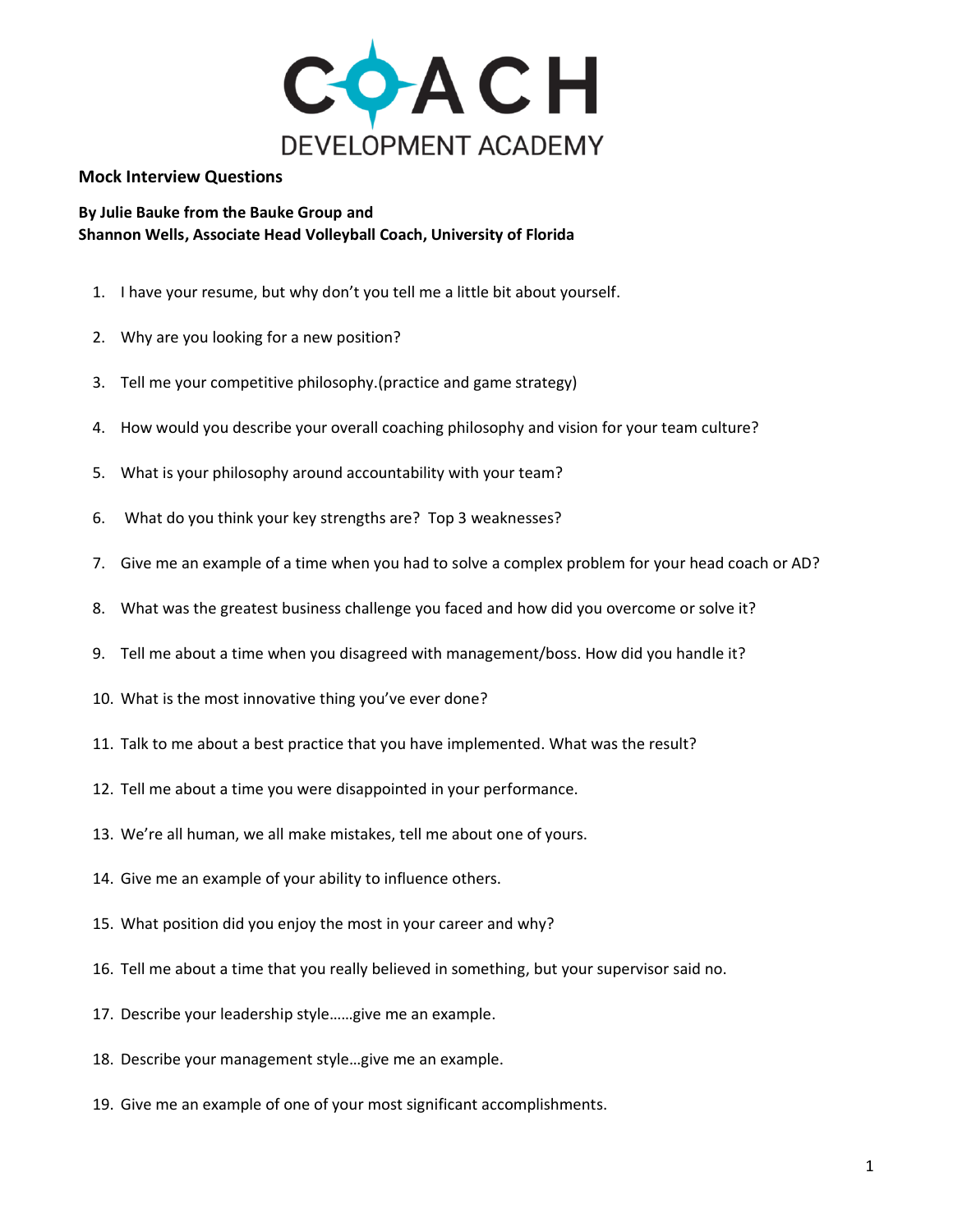

- 20. You have quite an extensive background, what do you really want to do next? Describe your perfect job.
- 21. Tell me about a time you achieved a great deal in a short period of time.
- 22. Give me an example of when your worked effectively under pressure. How were you able to accomplish your goal?
- 23. Tell me about a time you showed a great deal of resourcefulness.
- 24. What are your career goals?
- 25. What gets you up on Mondays?
- 26. What are your passions?
- 27. What would your direct reports say about you and your leadership/management style?
- 28. What would your boss say about you?
- 29. What are 3 words your student athletes would use to describe you and why?
- 30. What questions haven't I asked you that you were prepared for?
- 31. How would you build credibility as a recruiter for our university?
- 32. Why should I hire you?
- 33. What are your salary requirements?
- 34. What do you know about us?
- 35. What questions do you have for me?





## **About Julie Bauke**

Want to reach out to Julie Bauke for some interview prep and coaching? You can email her at: [julie.bauke@thebaukegroup.com](mailto:julie.bauke@thebaukegroup.com) Website is: <https://thebaukegroup.com/>

Let her know you are from the *Coach Development Academy* with *Celia Slater!*